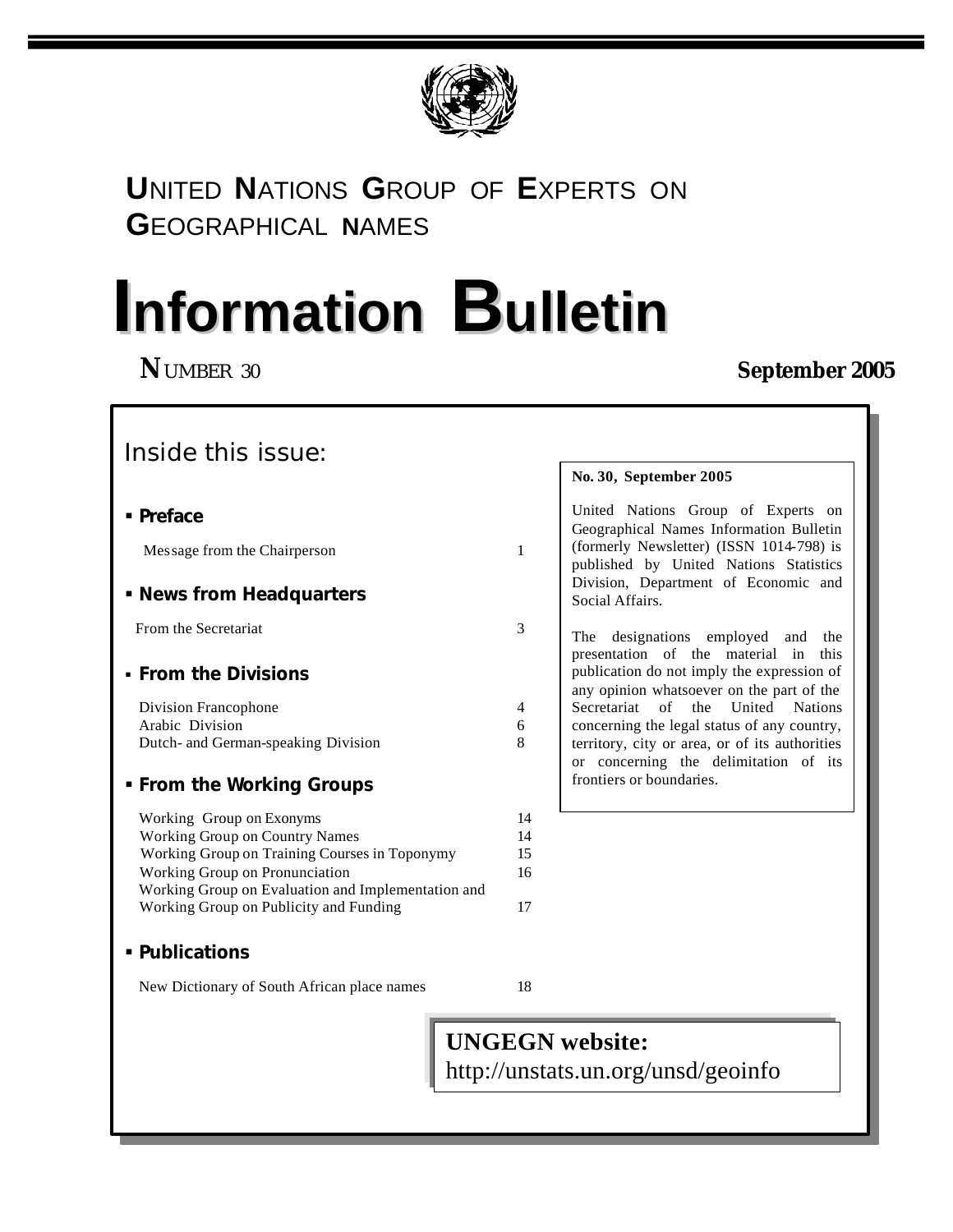#### **Impressum**

**U** N G E G N **Information Bulletin**

**(**formerly NEWSLETTER**)** The *Information Bulletin of the United Nations Group of Experts on Geographical Names* (formerly UNGEGN Newsletter) is issued approximately twice a year by the Secretariat of the Group. The Secretariat is established within the Statistics Division (UNSD), Department for Economic and Social Affairs (DESA), Secretariat of the New York, NY 10017 United Nations. It publishes USA contributions/reports from the Experts of the Group, its Linguistic/ Tel: 212 963 3042 or: 212 963 Geographical Divisions and Working Groups. Contributions for Fax: 212 963 9851 the Information Bulletin can only be E-mail: <u>Javier@un.or</u>g considered when they are made and $\rm \frac{Laaribi@un.org}{Laaribi@un.org}$ its 5951

available in digital form. They should be sent to the following address:

Secretariat of the Group of Experts on Geographical Names Room DC2-1640 United Nations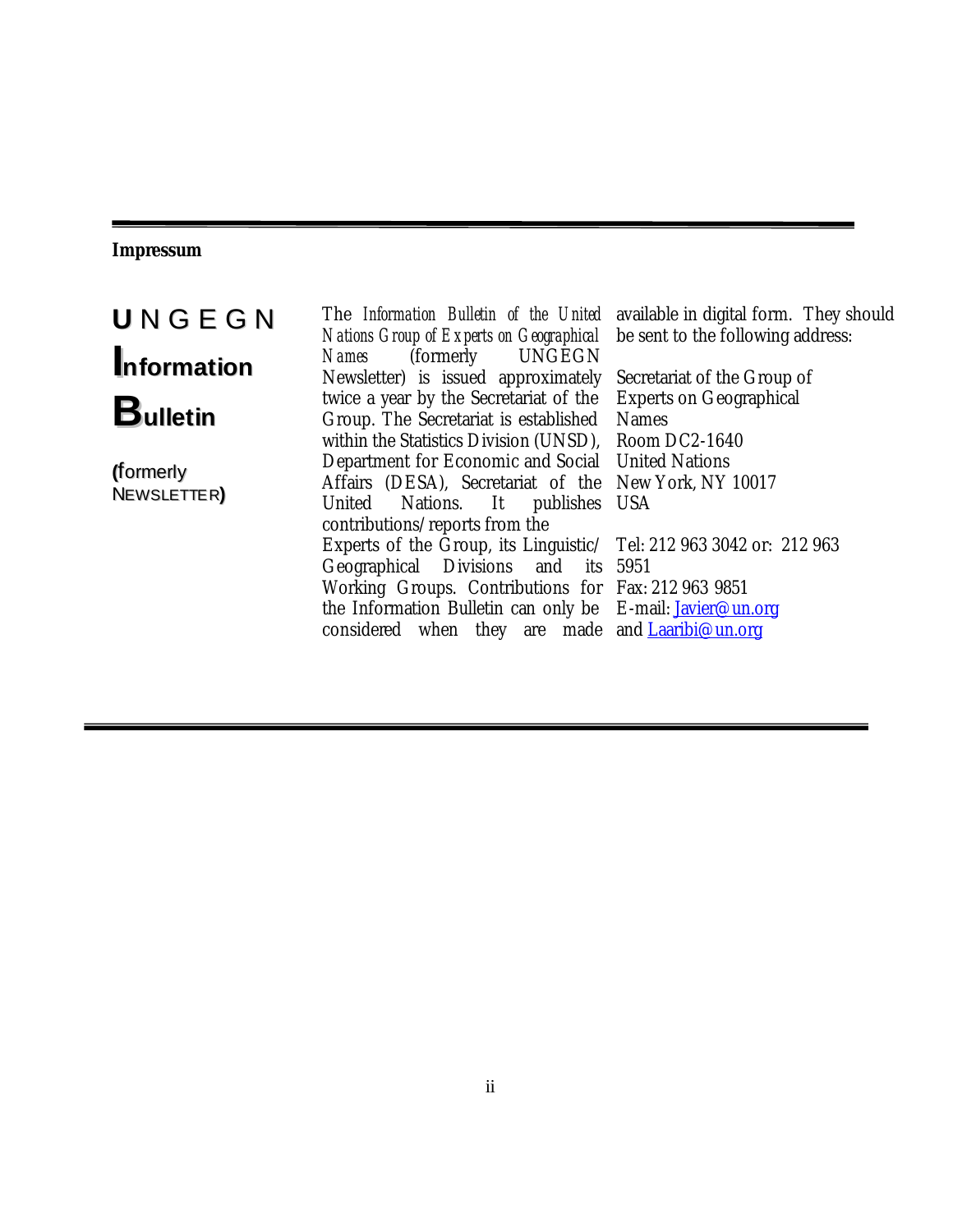### **Message from the Chairperson**

Dear Colleagues

#### **Twenty-third UNGEGN Session**

We are now only months away from our next UNGEGN session, to be held at the Vienna International Centre (VIC) from Tuesday March 28 to Tuesday April 4, 2006. I hope as many of you as possible will be able to participate in this session, to help UNGEGN address the issues of geographical names standardization and to extend the follow-up of resolutions from the Eighth Conference held in Berlin in 2002.

For further information about Vienna you may wish to consult various websites, including:

- the UNGEGN website (unstats.un.org/unsd/geoinfo) for details of resolutions, documents, etc.;
- the UN Office Vienna (UNOV) site (www.unvienna.org/unov/ind ex.html) for information about the centre in Vienna; and
- the Vienna city site (info.wien.at) for details about accommodation and attractions.

Information about registration, etc. will, nearer the time of the meeting, be posted on the UNGEGN website. When arranging for hotels, you may find it helpful to know that the VIC is located by the Kaisermühlen-Vienna International Centre station on the U-Bahn, Line 1 (U-1).

#### **UNGEGN Working Groups**

I am pleased to tell you that during 2005, the Working Group on Exonyms met in Slovenia (May); the Working Group on Country Names will meet in Greece (November); the Working Groups on Evaluation and Implementation and on Publicity and Funding will be meeting in the Republic of Korea (November); and members of the Working Group on the Promotion of Indigenous and Minority Group Names participated in the Conference on names in multilingual areas organized by the Dutch- and German-speaking Division in the Netherlands (April). An UNGEGN training course has been offered in Indonesia, hosted through Bakosurtanal (the National Geospatial Infrastructure Coordination Agency) and coordinated

through the Working Group on Training Courses in Toponymy.

Those Working Groups that have not recently met in person are encouraged to maintain contact by e-mail to prepare for the UNGEGN session in Vienna.

#### **UNGEGN Divisions**

Since the last UNGEGN session, several Divisions have met (or are about to meet) including, Arabic Division, Asia South-East and Pacific South-West Division; Baltic Division; Dutch- and German-speaking Division; Norden Division; Romano-Hellenic Division, United States of America/Canada Division ... and maybe others. Some Divisions have worked through e-mail to develop various projects and to discuss issues of common concern.

#### **Other activities**

Geographical names experts have also been active organizing and/or participating in international meetings, such as those of cartographers (e.g.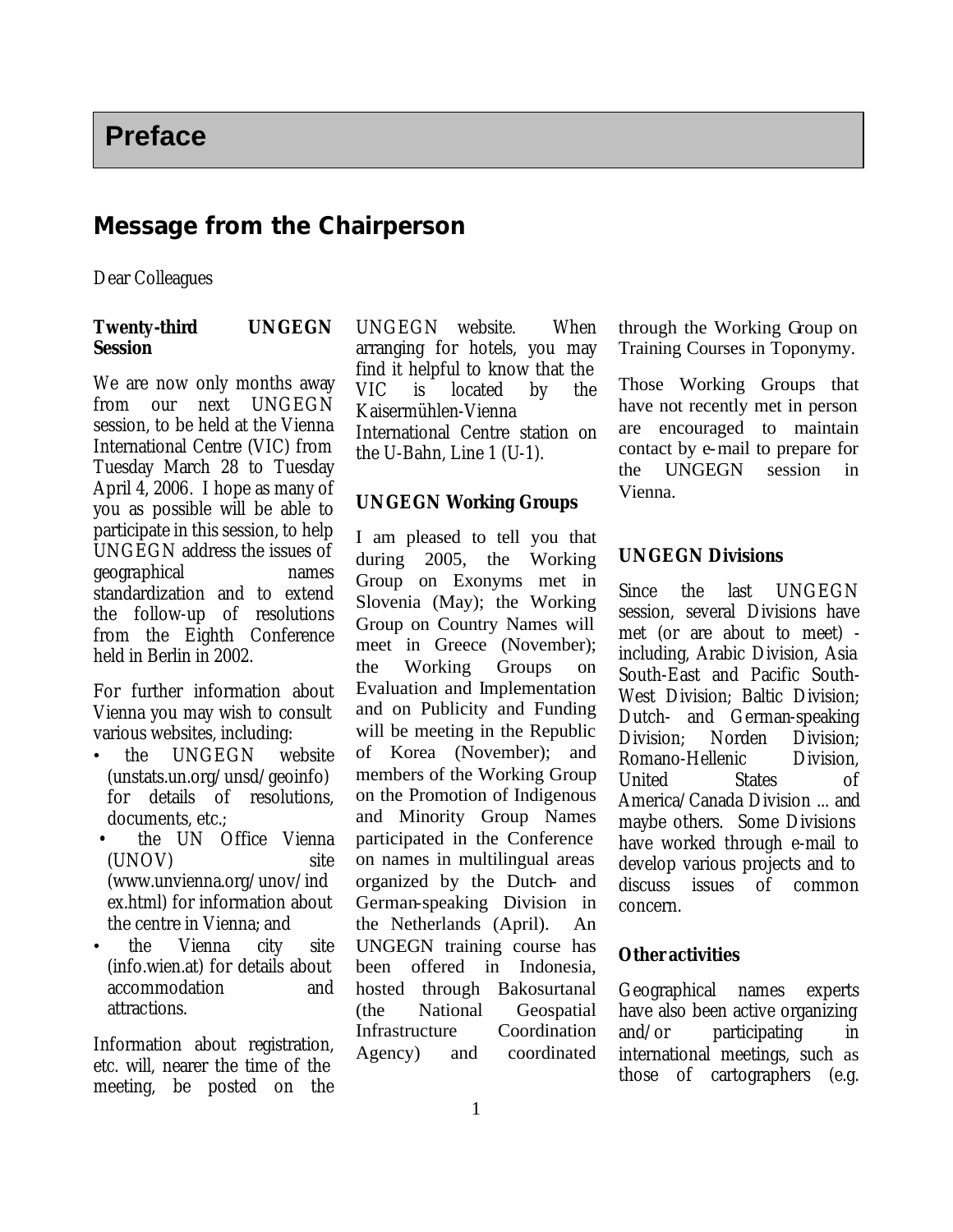ICA), geographers (e.g. IGC), and onomasticians (e.g. ICOS).

During the year I am pleased to have worked with the UNGEGN Secretariat on various topics of interest and concern to us. In particular I trust we have made some headway towards publication of two UNGEGN manuals; development of an UNGEGN database; updating the UNGEGN website; provision of support for toponymy training courses; and preparation for the Twenty-third UNGEGN session.

#### **Continuing need for toponymic data**

The need for world response to various crises in recent times has underlined the importance of clear geographical names references for use in very practical situations - search and rescue, aid distribution, rural and urban reconstruction, and so on. The media, cartographers, planners and others involved in providing and using basic data relating to these activities need easily retrievable, accurate and up-to-date information. We have enormous opportunities to be of assistance by providing such geographical names information … with energy and enthusiasm, I hope we can make a difference.

I look forward to our meeting in Vienna, and to making progress in preparation for the Conference in 2007.

With kind regards,

#### **Helen Kerfoot**

*Chairperson, UNGEGN Ottawa, Canada hkerfoot@nrcan.gc.ca*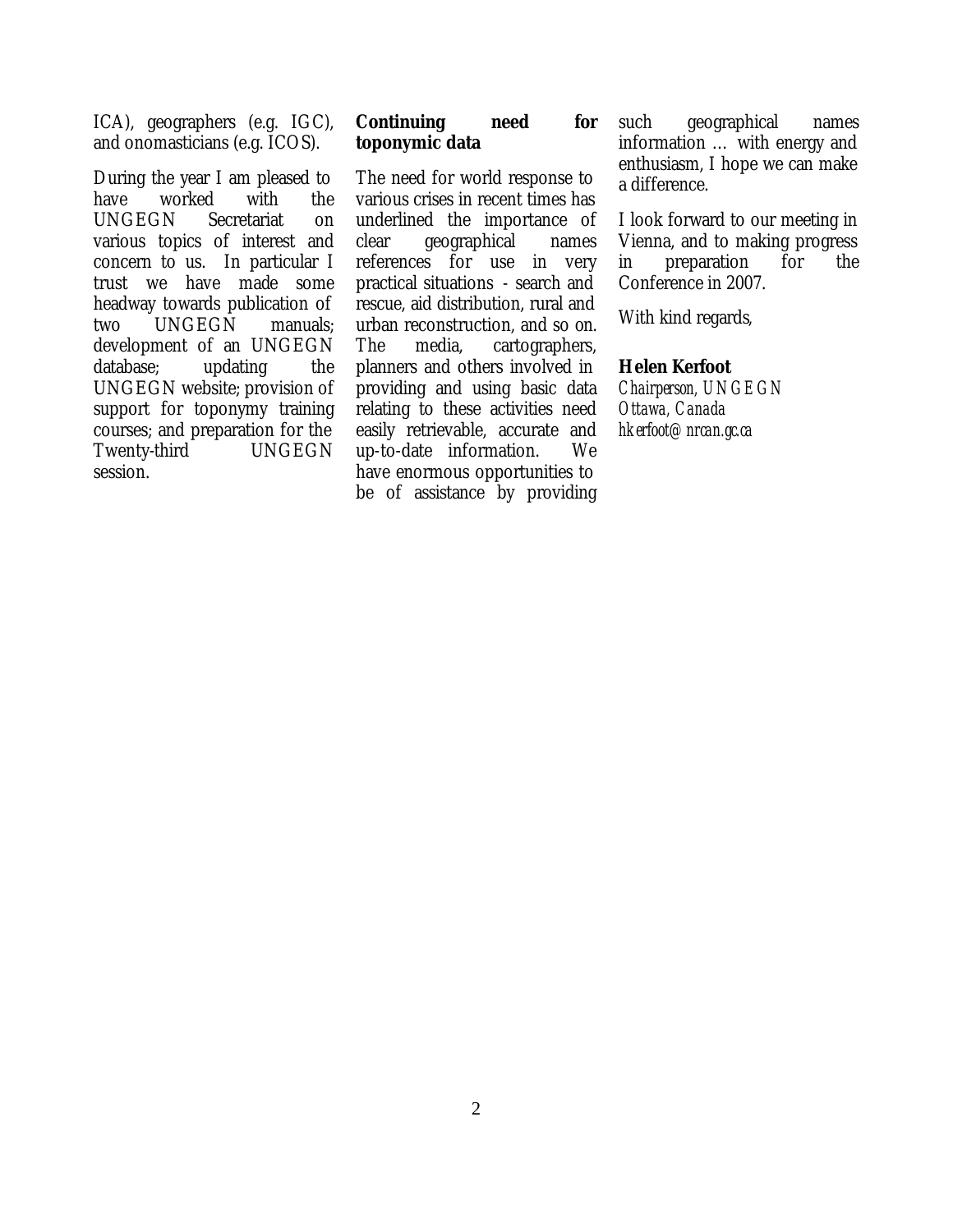#### **From the Secretariat**

Dear UNGEGN experts,

#### **The 23rd Session of UNGEGN, Vienna, Austria, 28 March – 4 April, 2006**

As all of you know, the Twentythird Session of the United Nations Group of Experts on Geographical Names will be held in Vienna, Austria, from 28 March to 4 April 2006, in accordance with ECOSOC decision E/2004/303. The "Note Verbale", the "Documentation for the Conference" and the Provisional Agenda for the UNGEGN Session have been sent to the Permanent Missions of Member States to the United Nations, normally to be dispatched to their national Geographical Names Authorities . A copy of the "Note Verbale" (EC/DESD/GEGN(23)), sent to your Permanent Mission, as well as copies of the Provisional Agenda (GEGN/23/1) and the Documentation for the Conference (GEGN/23/2) are enclosed with this Newsletter. More detailed information about the Session is available on our UNGEGN website: (http://unstats.un.org/unsd/geo  $info/$ ).

#### **Training Course in Indonesia**

As recommended by the  $8<sup>th</sup>$  UN Conference on the Standardization of Geographical Names in Berlin in 2002 and the  $22<sup>nd</sup>$  session of UNGEGN in New York in 2004, the UN continues to support UNGEGN training courses; the last training course on toponymy that the UN Statistics Division supported was held in Indonesia (11-22 September, 2005). Further details on the training course are included in the report of the Convenor of the Working Group on Training Courses in Toponymy published in the current issue.

#### **The 8th UN Regional Cartographic Conference for the Americas, New York, 27 June – 1 July 2005**

The 8<sup>th</sup> United Nations Regional Cartographic Conference for the Americas took place in New York, 27 June - 1 July 2005. Mr. Sievers, Vice-Chair of UNGEGN, participated in the Conference and stressed the importance of geographical names as a key component of a National Spatial Data Infrastructure. The text of the resolutions adopted by the Conference and endorsed by ECOSOC are posted in our website under "Geographic Information Systems" item. Further details, including the Report of the Conference, will be made available on our website.

#### **Other activities**

Among other activities carried out by the UNGEGN Secretariat, I would like to mention that two technical manuals were compiled and sent to the UN Editorial Section to be published in the next few months, and a UNGEGN database on country and city names is under development.

I would like to thank all who contributed to this Bulletin. I would appreciate receiving your further contributions by early January 2006 (but no later than 1 February), to enable us to distribute the next Bulletin by early March 2006.

I look forward to meeting you in Vienna.

#### **Amor Laaribi**

*UNGEGN Secretariat United Nations Statistics Division Two UN Plaza, DC2-1640 New York, NY 10017, USA Fax: (212) 963 9851 E-mail: Laaribi@un.org*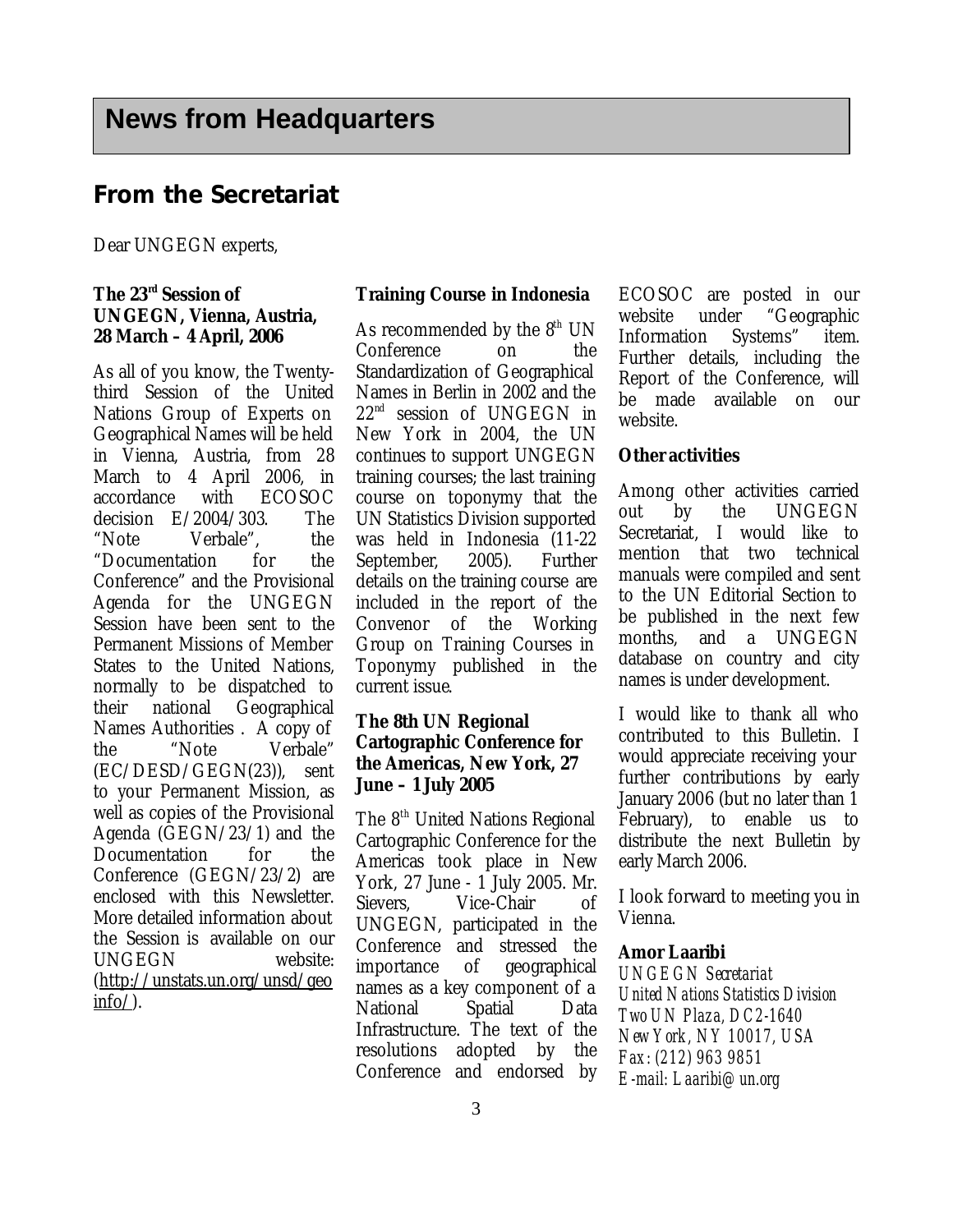#### **Division Francophone**

Quelques nouvelles concernant l'état d'avancement des diverses actions importantes entreprises par la division francophone (rappelons que le programme de travail de la division francophone est consultable sur notre site http://www.divisionfrancophone.org)

#### **Base des exonymes**

Depuis 2002, le projet s'était quelque peu arrêté, mais le voici relancé avec un fructueux échange entre Danielle Turcotte, coordonnatrice du Québec, et Pierre Jaillard, coordonnateur français. Une réunion avec M. Henri Dorion à Paris a permis de régler des questions de principe, en particulier les exonymes issus de translittération.

Le corpus de cette base a une triple finalité : permettre d'abord d'alimenter la base de données de la Division francophone, la gestion du dictionnaire de M. Dorion et enfin la possibilité d'extraire les informations destinées à enrichir le site internet de la CTQ. Il est possible que d'autres sousproduits pourraient également être développés.

#### **Cours de toponymie sur le Web**

Le plan du cours a été établi et un premier prototype a été réalisé ; il sera consultable sur le site de la division. Ce prototype

se veut simple, souple et facile **Glossaire des termes**  d'emploi. Il a vocation a être enrichi pour devenir un site complet traitant les divers aspects de la science toponymique : linguistique, géographie, histoire, politique, gestion toponymique aux niveaux national et international. Nous souhaitons que ce cours puisse être utile à l'ensemble des pays de la francophonie. L'enrichissement de ce cours se fera en fonction des appuis financiers que nous pourrons trouver.

#### **Etat des lieux concernant la gestion des processus toponymiques**

Une enquête a été lancée auprès des pays francophones afin de recueillir des informations sur la gestion toponymique de chacun, son état d'avancement, son organisation, etc.

Les premiers résultats sont a paraître dans le journal de liaison de la division francophone : le bulletin d'information toponymique n°3 , qui sortira dans les prochains jours.

# **dialectaux**

En 1963, la Commission de toponymie de l'Institut géographique national de France (CT IGN France) a publié un « Glossaire des termes dialectaux » permettant de trouver le sens d'un très grand nombre de toponymes de France. Ce recueil est une liste alphabétique comprenant des milliers de noms de lieux ou toponymes régionaux, et fut établi par M. André Pégorier, ingénieur géographe, qui travailla sans relâche avec MM. Nédélec et Mestralet, ainsi qu'avec son équipe, à dépouiller systématiquement un grand nombre de dictionnaires et de glossaires établis par des érudits régionaux..

En 1997, l'IGN a estimé qu'il y avait un grand intérêt à mettre à jour cet ouvrage, qui est un hommage au patrimoine linguistique bien vivant de notre pays. Une nouvelle version actualisée a donc été éditée.

En janvier 2004, nous avons eu la tristesse d'apprendre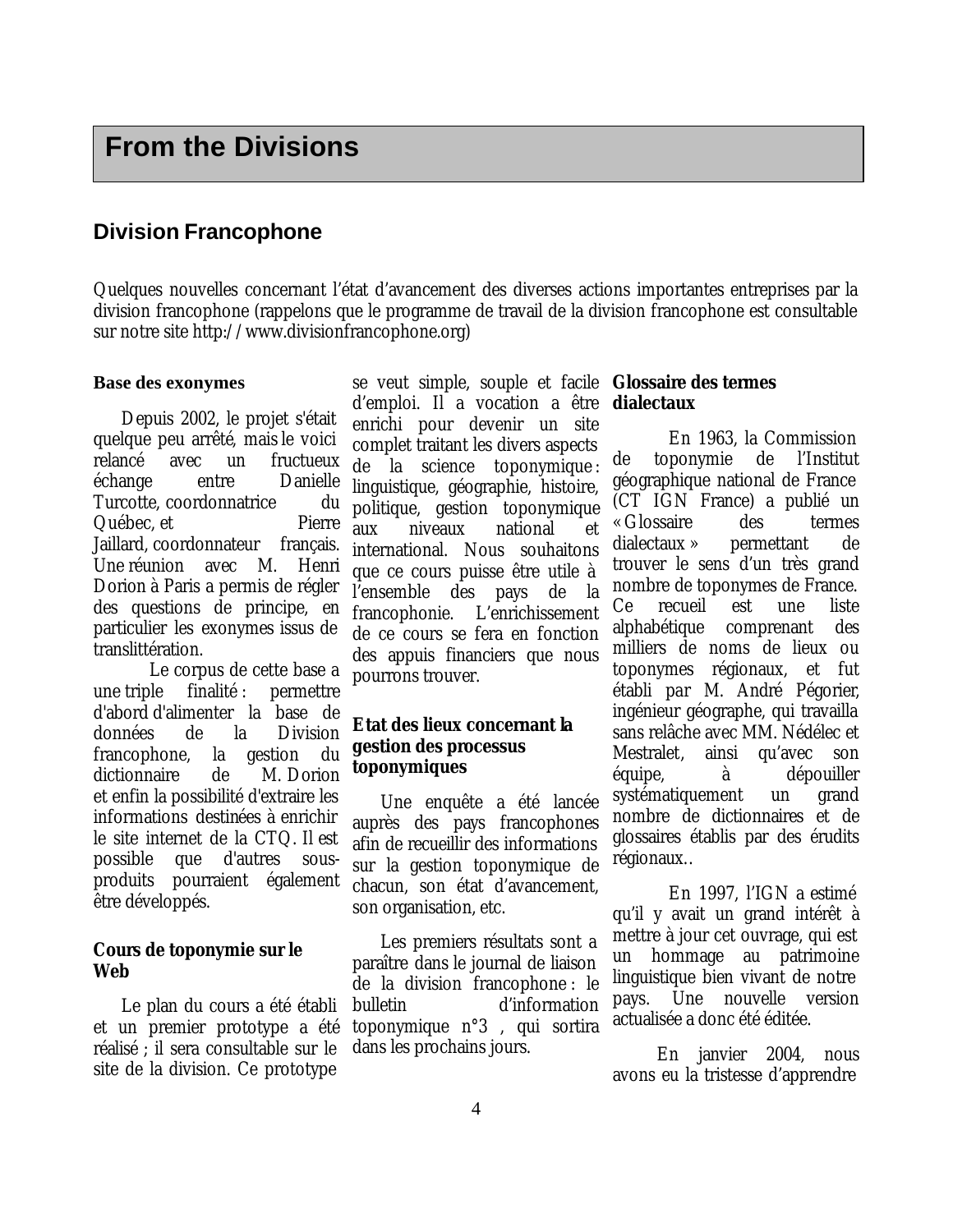le décès de Monsieur Pégorier, proposa de déléguer M. André Monsieur Pégorier était né à qui fut l'un des co-fondateurs du Pégorier. Celui-ci prépara une Groupe d'experts des Nations communication sur les Unies pour les noms « Solutions apportées par l'IGN géographiques (GENUNG). En aux problèmes de toponymie effet, en 1960, à la suite de cartographique ». C'est en Secrétaire Général de venus l'Organisation des Nations Unies Royaume-Uni, d'Iran, du (ONU) de «détacher un expert Guatémala et de Chine, que M. grande expérience des problèmes reconnue à l'échelon de nomenclature géographique », international. le directeur général de l'IGN

l'invitation à New York du compagnie de cinq autres experts, pour participer aux travaux d'un Pégorier, rapporteur de cette **Pierre Planques** petit groupe de consultants session, contribua à la création du *Président de la division francophone* choisis dans les pays ayant la plus GENUNG, autorité actuellement des États-Unis, du

Toulouse, le 17 janvier 1918.

En son honneur et en témoignage du respect envers l'œuvre accomplie, l'IGN déciderait de lui dédier la prochaine mise à jour, qu'il sera possible de consulter sur le site www.ign.fr

*Conseil général des Ponts et Chaussées Tour Pascal B 92055 La Défense cedex pierre.planques@equipement.gouv.fr*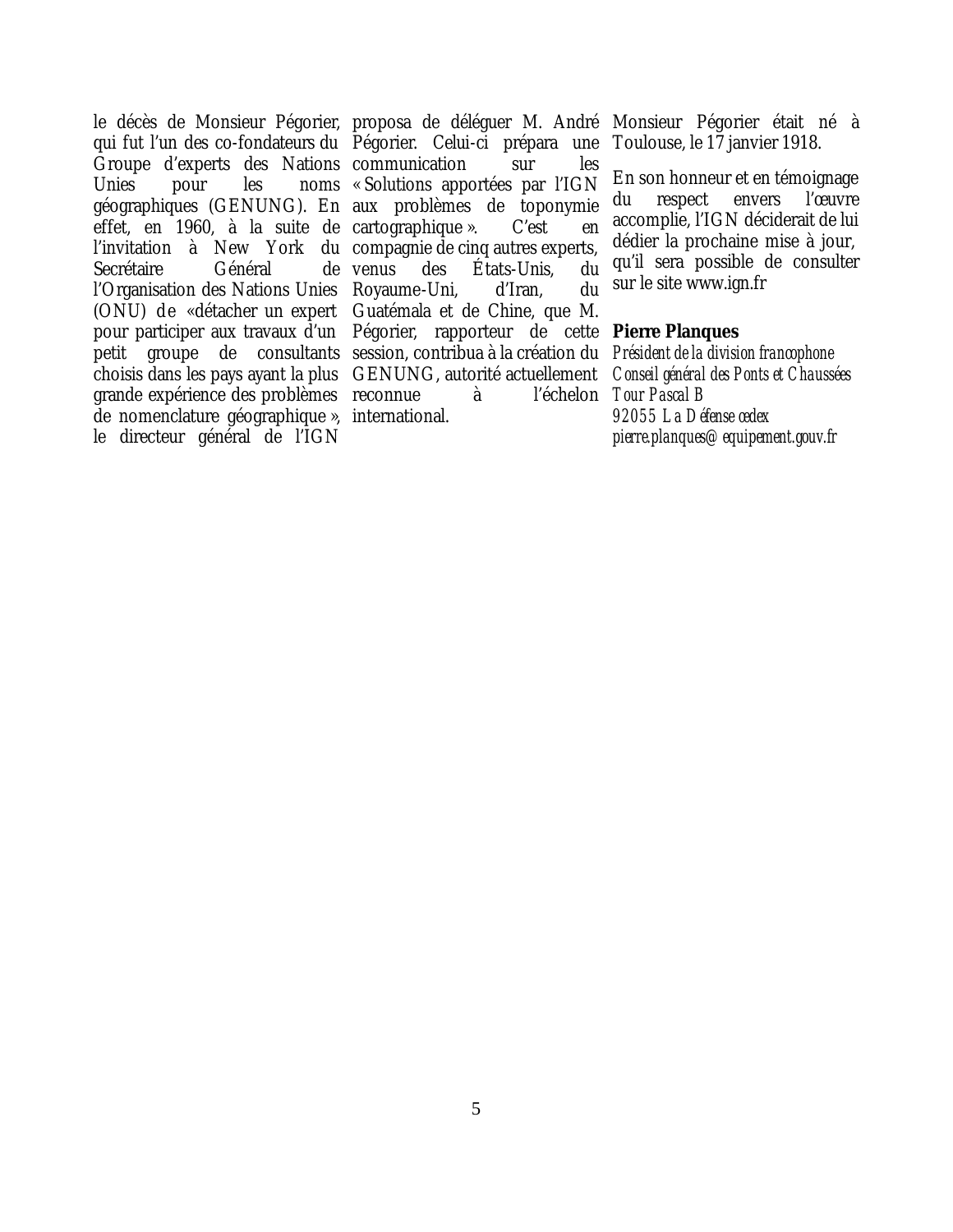#### **Arabic Division**

#### **Report of the Arabic Division meeting held in Tripoli, Libya, 18-20 April, 2004**

A three-day meeting, held by the Arabic Division of the UNGEGN and hosted by the Survey Department of Libya, took place in Tripoli, from 18 to 20 April 2004, in pursuance of UNGEGN resolutions. including the recommendation on the UN-approved Amended Beirut system for the Romanization of Arabic taken at the 8th United Nations Conference on the Standardization of Geographical Names in Berlin in 2002. Nine Delegations representing Algeria, Egypt, Arab Emirates, Jordan, Libyan Arab Jamahiriya, Morocco, Sudan, Syria, and Tunisia participated at the meeting.

#### **Agenda items discussed**

The main objective of the Conference was to unite the rules and mechanisms of writing the geographical names in the Arab world, with respect to the production of maps, atlases, and gazetteers, in order to facilitate the correct handling of such names in the written form, useful for many users, including the media, throughout the Arab world and Worldwide.

More specifically, the Conference addressed the following issues:

- The national experience in the field of standardization of geographical names.
- The systems of transferring the Arabic characters into Roman characters (transliteration).
- The academic dimension of geographical names.
- The technical methods used in producing maps and writing geographical names.
- The Arabic cooperation in the field of the geographical names.

#### **Findings**

The meeting findings include:

- Emphasis on the importance of such types of conferences and meetings. Meeting of the Arabic Division should be held periodically in various Arabic countries.
- Communication and coordination between the Arabic countries and the responsible institutions for the exchange of experience and data, and for the achievement

of complementarity in the geographical names.

- Unification of the methods of writing non-Arabic names using Arabic alphabet (names of countries, capitals, and the large natural features).
- Giving more attention to the production of national and historical atlases.
- Establishment of a geographical names database in each Arabic country.
- Awareness about the importance of geographical names in each Arabic country, and encouraging the scientific research in this field.
- Establishment and activation of national committees in the field of geographical names in each Arabic country.

#### **Recommendations:**

The meeting took the following decisions:

1. The meeting unanimously decided on the appointment of Dr. Eng. Anwar Siala, from Libyan Arab Jamahiriya as the president of the Arabic Division; Dr. Saif El Qaidi, from Arab Emirates as Vice-President; and Dr. Abdul Hadi El Tazi, from Morocco, as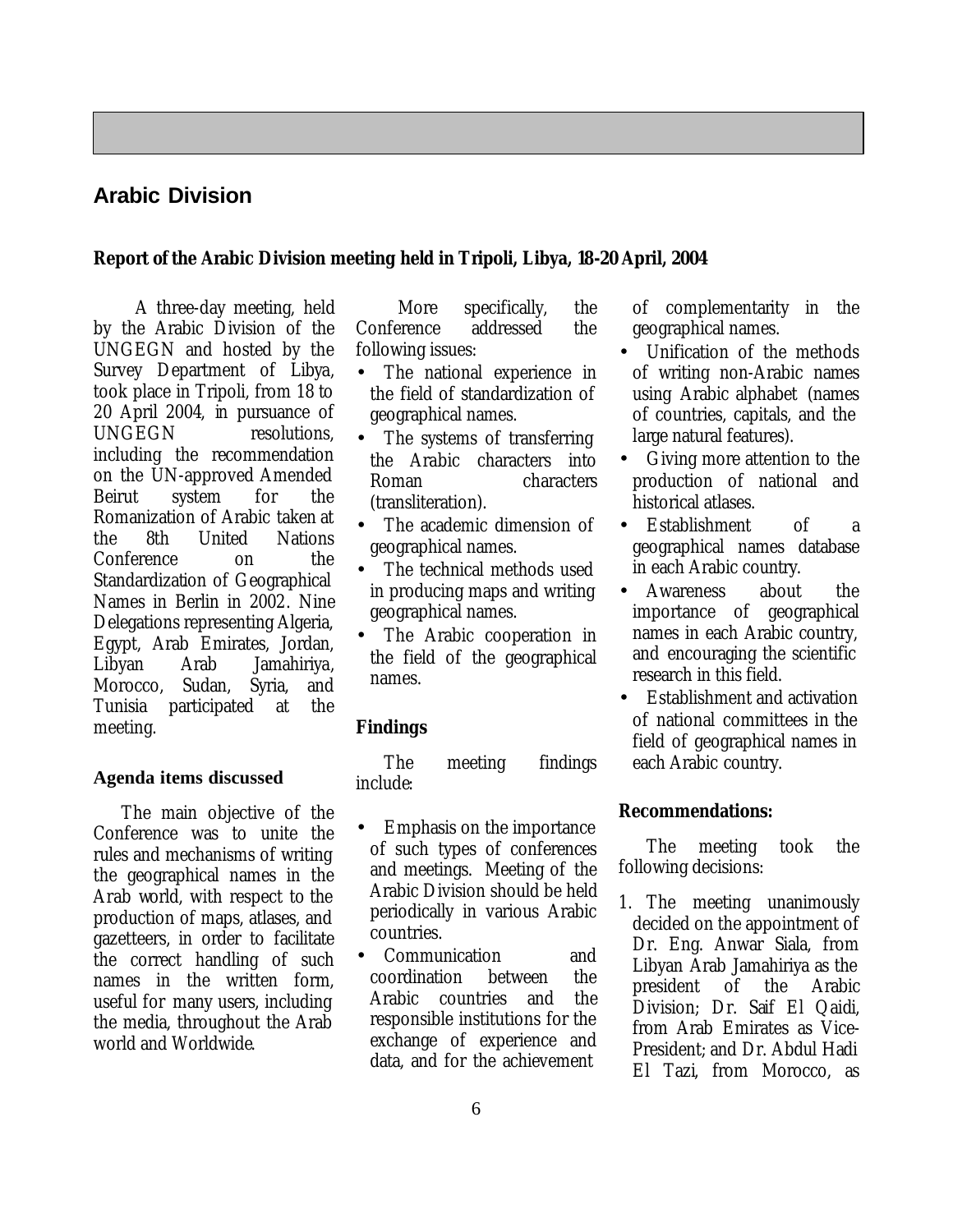Honorary President in appreciation of his significant contribution in the field of geographical names at Arab and international levels, and in recognition of his status as the founding father of the Arabic Division.

- 2. It has been agreed to replace the Roman letter (z) equivalent to the Arabic letter (?) to become (dh) and to put the dash (-) under the mentioned letter instead of the dot (.) in the approved method of the UN. The Arab League Organization will be contacted to take the appropriate measures in this concern, according to recommendation No. 7 of the 7<sup>th</sup> Conference of the United Nations on the Standardization of the Geographical Names in 1998. The Arabic Division welcomes any suggestions or modifications to Beirut amended method. It also confirms that its future meeting will be held under the umbrella and supervision of the Arab League Organization and in the League's office in Cairo or in any Arab host country.
- 3. The Division suggests that each Arabic country prepare an index of its geographical names including the urban centres (towns, villages and population complexes) and the main natural features, in order to enable the exchange of such

indexes for the sake of fixing the writing of geographical names in the maps and atlases produced by the Arabic countries.

4. Starting the preparation of the dictionaries of geographical names in the Arabic world, i.e. the names connected to valleys, hills and natural phenomena.

In this concern, it has been decided to form a committee:

- Mr. Ibrahim El Zugarti, Chief (Jordan)

- Mr. Izzudin El Amri, Member (Morocco)

This committee should followup this issue and submit a report in the coming meeting. The members of the Arabic Division should provide them with the needed data about their countries.

- 5. Assignment of Dr. Seif El Gaidi (from Arab Emirates) and Mr. Jamal El Fawar (from Morocco) to create the Arabic Division website.
- 6. The members have suggested making contacts with the Arabic and Islamic Organizations of the same nature, i.e. ALESCO, ASESCO etc.
- 7. Formation of a committee to be headed by Mr. Ibrahim Atoui (Algeria) and membership of Mr. Ibrahim El Zugarti (Jordan) and Mr. Mohammed El Hayan (Morocco) to prepare the

Statutes and Rules of procedure for the Division.

- 8. The meeting has surveyed the obstacles preventing some Arabic countries from attending the Geographical Names Conferences, including visa issues.
- 9. The members asked the President of the Division to make contact with embassies and national organizations in Arabic countries in order to prepare a list of the experts and active people in the geographical names field in the Arab world.
- 10. The members decided to contact the Arab League to adopt the programs and plans on the awareness about the Geographical Names by selecting an annual day for this purpose in coordination with the Arab League Organization and by the encouragement of the academic institutions to carry out research studies and produce posters on Geographical Names.

The members agreed to send a copy of the report of this meeting to the UN and Arab League Organization.

#### **Dr. Anwar Abdallah Siala**

*Chair, Arabic Division* **Mr. Ibrahim El Zugarti** *Rapporteur*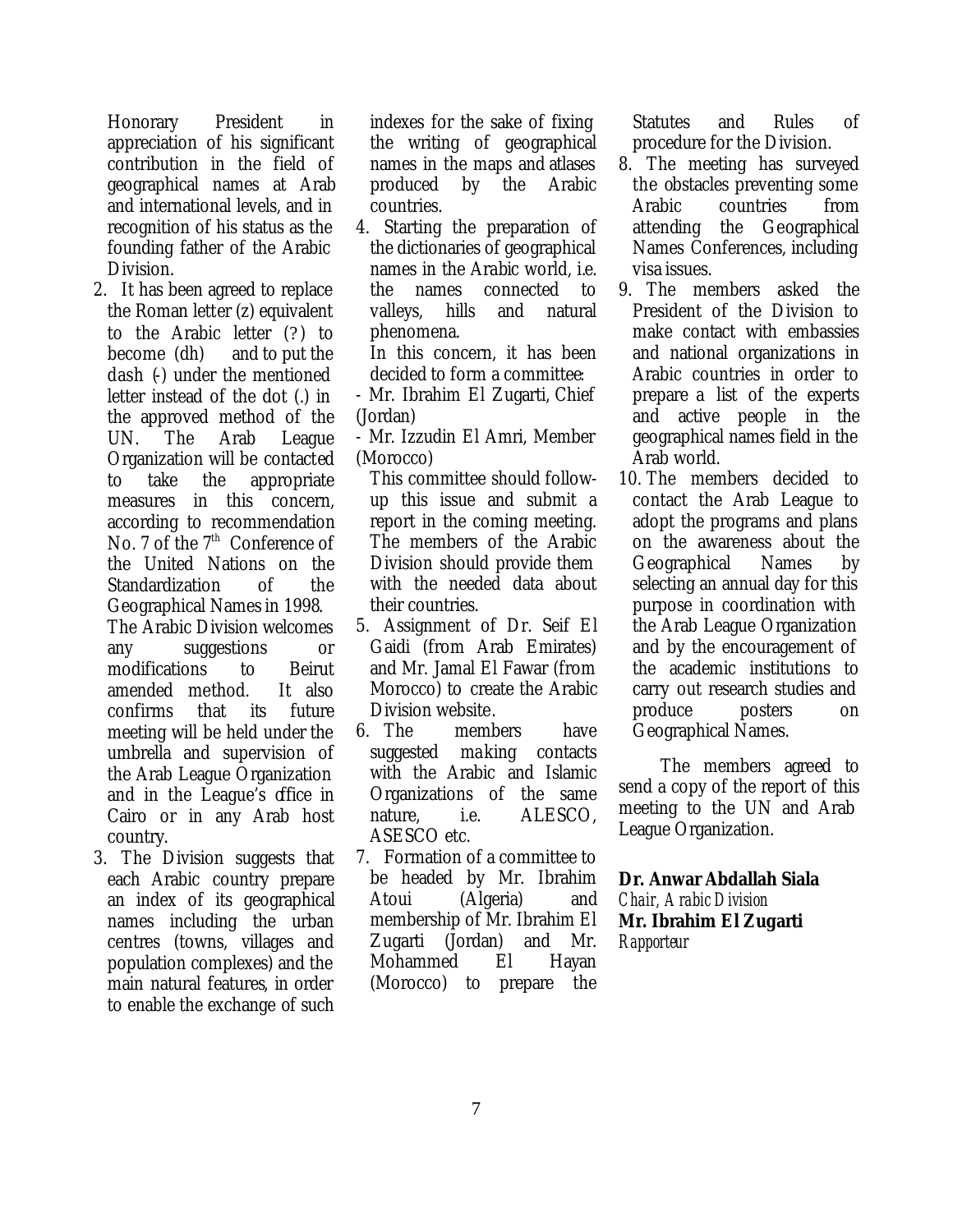#### **Dutch- and German-speaking Division (DGSD)**

#### **EuroGeoNames – Progress report**

*(cf. UNGEGN Newsletter No. 29)*

#### **Phase 1: Survey/inventory on geographical names data (SI-EGN) in Europe**

no. 6 adopted at the 8th United Nations Conference on Standardization of Geographical (NMCAs) in Europe. A Names, the project questionnaire was sent to all EuroGeoNames (EGN) was initiated to better integrate EuroGeographics aiming at geographical names data into investigating the availability, national spatial data quality, European Spatial Infrastructure, which will be Organisations of 28 countries established as a result of the participated by filling in and for Spatial Information Europe). Furthermore, aims at linking geographical names across Europe and setting up a Great Britain, Ireland, France, customisable and interoperable Internet service that will enlarge Austria, the availability and accessibility of Slovakia, Hungary, Slovenia, geographical names, therefore provide geoinformation sector and other communities with a powerful tool for referencing and information management.

As a preparatory measure (Phase 1) of the EGN project a survey/inventory on geographical names data (SI-EGN) in Europe was recently conducted under the

infrastructures as well as in the responsibility for national official Inspire initiative (Infrastructure returning the SI-EGN the association of national East Europe, therefore. mapping and cadastral agencies organisations of accessibility and Data geographical names data. questionnaire: Iceland, Norway, EGN Sweden, Finland, Estonia, Latvia, Lithuania, Poland, Germany, sources Denmark, Netherlands, Belgium, Portugal, Switzerland, Czech Republic, Croatia, Albania, Bulgaria, Turkey and Cyprus. That is, all present EuroGeographics member organisations apart from Russia, Romania, Moldova, Serbia and Montenegro, Greece, Malta, Northern Ireland, Luxemburg, and all EuroGeographics associate members apart from Italy and Kosovo participated. The results are not representative

With reference to resolution umbrella of EuroGeographics, for South, South-Eastern and

As a first result it can be stated that - as expected - the methods/solutions of keeping and maintaining geographical names data in the respective European countries are very heterogeneous. In some cases various feature categories of geographical names (e.g. populated places and administrative units) are often not yet based on the same data model and are therefore not yet compatible with each other.

Keeping and maintaining of geographical names in one standalone database is most common in Europe (17 organisations). 11 organisations reported that geographical names were already integrated in their national spatial data infrastructures, and it was remarked that more countries were working towards this solution. From 9 countries it was reported that names of various feature categories (e.g. hydrography, administrative units, etc.) were kept distributedly under the responsibility of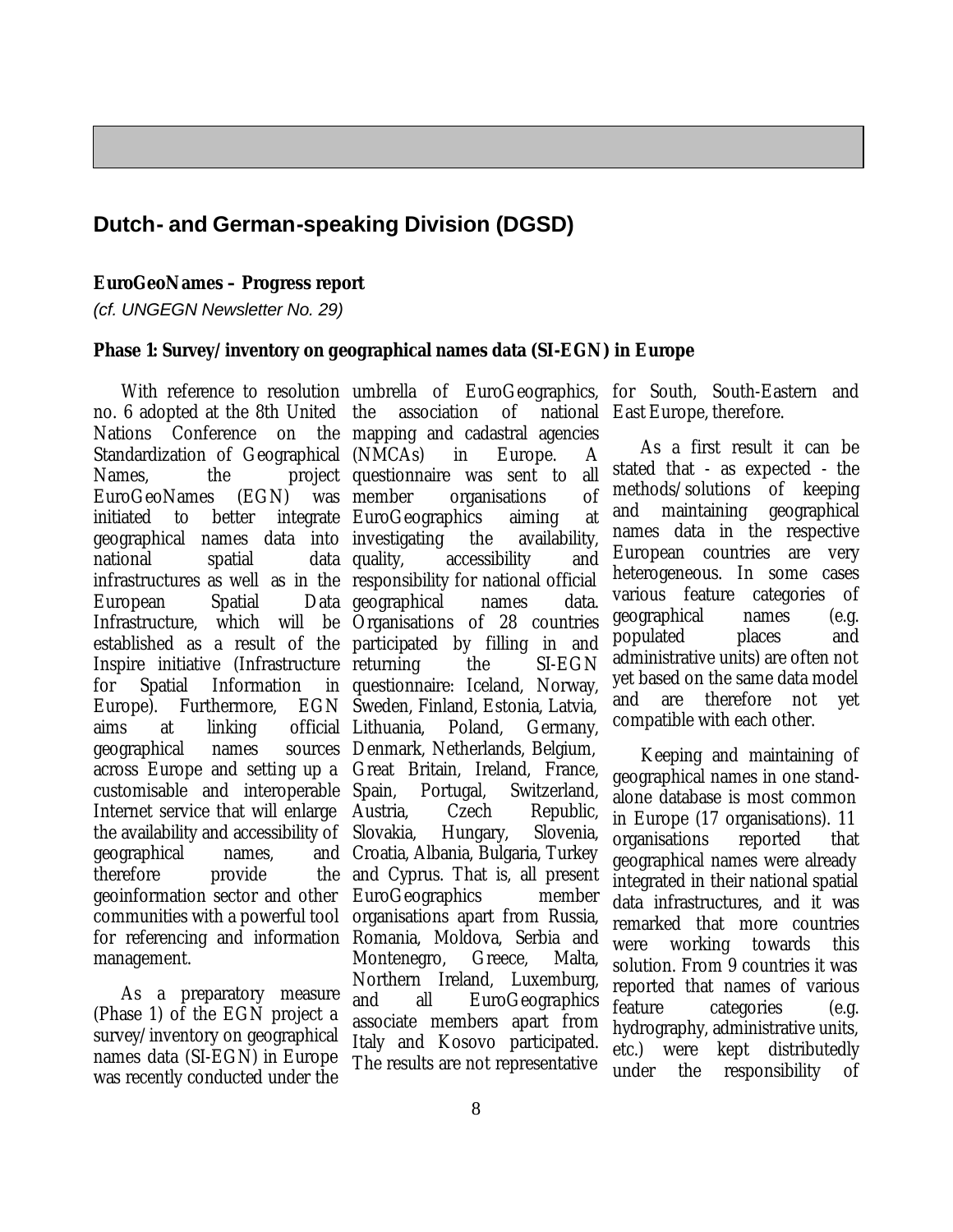various national authorities. participated in the analogue gazetteer.

Regarding the willingness and readiness to cooperate in the EuroGeoNames project, encouraging reactions received from an overwhelming prepared in September as a draft majority of those

Analogue geographical names survey/inventory. 24 repositories are available from organizations would allow the only 3 countries, one of which is EGN project to use extracts of providing nothing else than an their database during a test phase; 3 did not yet know and only 1 answered "no".

> The analysis and evaluation of the results took place in summer 2005, and the report was having version, in order to be sent out to

the those that responded to the questionnaire to check the correctness of the questionnaire interpretation. It is expected that a final version of the report will be available at the 23rd UNGEGN session in Wien 2006.

#### **Ferjan Ormeling, Pier-Giorgio Zaccheddu and Jörn Sievers** *DGSD*

#### **Geographical names in the German coastal area**

Dieter Grothenn, the Ständiger containing 272 coastal names Ausschuss für geographische Schleswig-Holstein (East), Namen (StAGN) dealt with a containing 154 coastal names map project on the geographical Mecklenburg-Vorpommern, names connected with German coastal area. collection of these names is maps are also provided in a listed primarily based on material form printed on the back of the provided by the Bundesamt für maps. This list contains the Seeschifffahrt und Hydrographie following information: (Federal Maritime and Hydrographic Agency). The geographical names of the German coastal area are shown 4. on four map sheets at the scale of 1 : 200 000. The sheets are: Niedersachsen, containing 355 6. coastal names

Under the convenorship of Schleswig-Holstein (West), the containing 596 coastal names. The coastal names shown on the

- Name, gender,
- 2. Allonym (if available)
- Feature type
- Co-ordinates

Extension of the feature in kilometres

Extension class (serves to facilitate the feature's generalisation for different map

(West). scales)

7. Administrative affiliation

More information (in German language) under:

http://www.lgn.niedersachsen.de /master/C8834798\_N8831355\_L 20\_D0\_I7746208.html and under: http://www.lverma-mv.de/ Gebietskarten

K200

#### **Jörn Sievers,**

*UNGEGN Vice-Chair,* and **Bernd E. Beinstein** *Ständiger Ausschuss für geographische* 

*Namen (StAGN)*

*stagn@bkg.bund.de*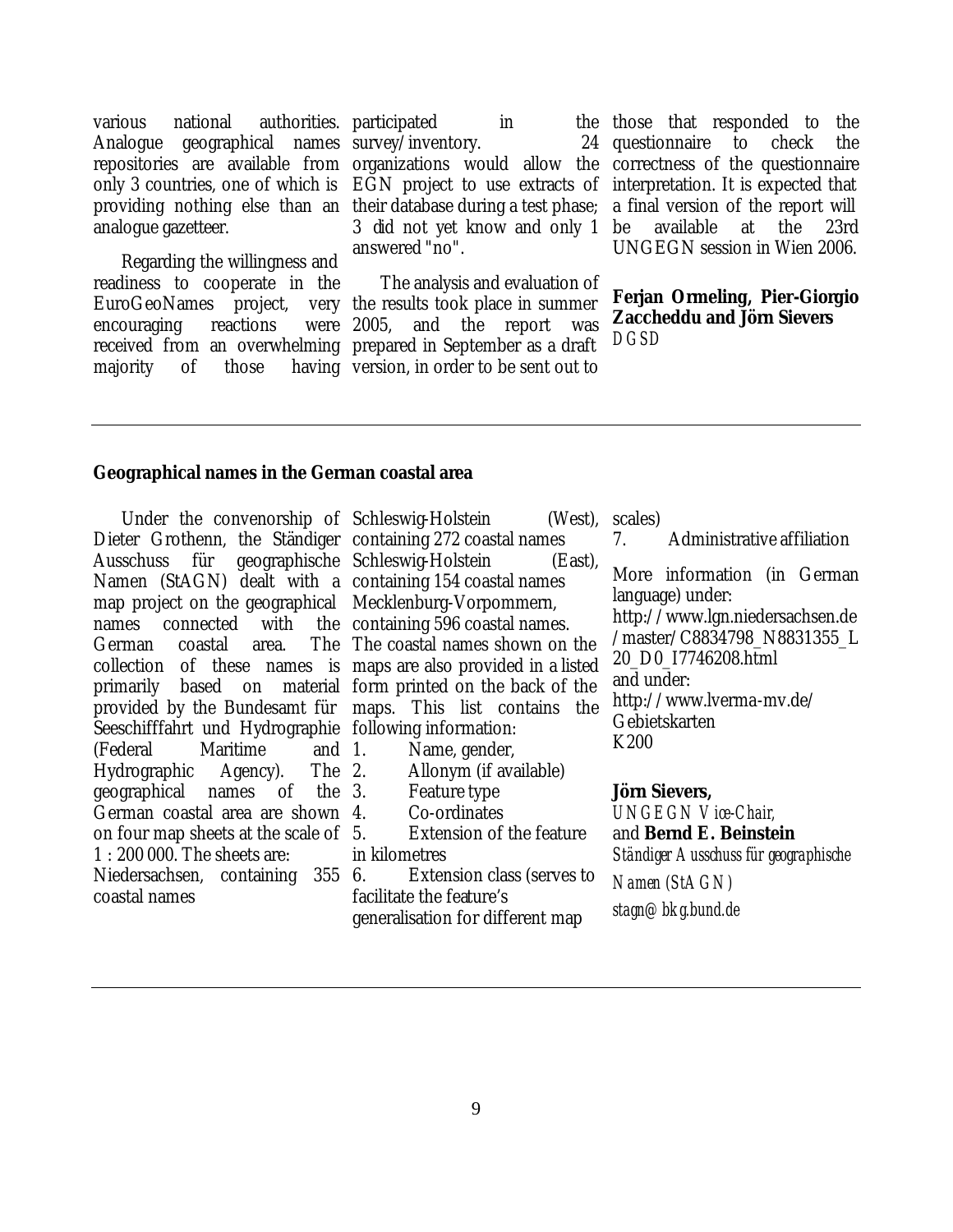#### **Report on the Training Course on Toponymy, Enschede, Frankfurt am Main, Berlin**

#### **11 August – 6 September 2002 now available**

In connection with Eighth United Nations Volume 28 of the series Conference on the Standardization of Geographical für Kartographie und Geodäsie". Names a Training Course on Toponymy was organized and /Shop/index.html conducted by the Governments of the Federal Republic of Veröffentlichungen Germany and The Netherlands in close co-operation with the Bundesamt für Kartographie und Secretariat of the United Nations and the Working Group on Training Courses of the United Nations Group of Experts on Geographical Names (UNGEGN).

 The report on this course is published by the Federal Agency for Cartography and Geodesy,

Frankfurt am Main, Germany, as "Mitteilungen des Bundesamtes http://www.bkg.bund.de/GI

- Wissenschaftliche

- Mitteilungen aus dem Geodäsie

scroll down to ..Band 28"

This publication has served as a useful teaching material for several other Training Courses:

- Khartoum, Sudan, February 2003 (as a draft version)

Maputo, Mozambique, September 2004

- Bathurst, Australia, October 2004

Malang, Indonesia. September 2005

Also, it will be used at the Training Course to be held in connection with the 23rd UNGEGN session 2006 in Vienna, Austria.

**Jörn Sievers,**

*UNGEGN Vice-Chair,* and **Bernd E. Beinstein** *Ständiger Ausschuss für geographische Namen (StAGN) stagn@bkg.bund.de*

#### **UNGEGN brochure now available in German**

To better promote important work of UNGEGN in German-speaking the six official UN languages, countries the Ständiger have been retained. Ausschuss für geographische Namen (StAGN, Permanent Committee on Geographical Names) prepared a German version of the UNGEGN

brochure. Layout and content of **Jörn Sievers,** the original version, existing in *UNGEGN Vice-Chair,*

The brochure can be downloaded under www.stagn.de

and **Bernd E. Beinstein** *Ständiger Ausschuss für geographische Namen (StAGN)*

*stagn@bkg.bund.de*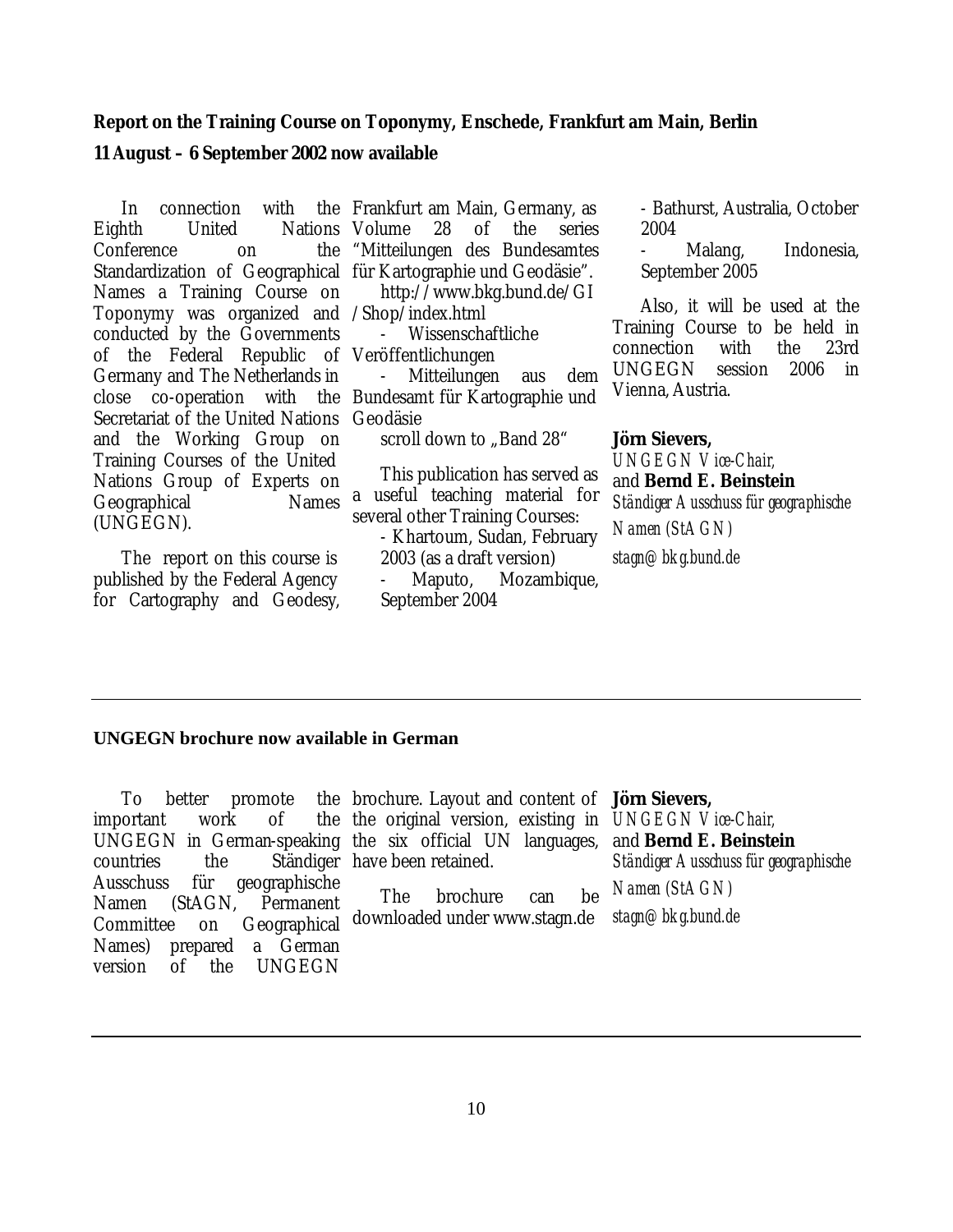#### **Report on the International Conference on Minority Names/Indigenous Names and Multilingual Areas, Ljouwert/Leeuwarden, Frisia, the Netherlands, April 14-16 2005**

Ljouwert/Leeuwarden. heart of the Frisian language collecting, and presenting of minority area in the Netherlands, geographical names, for was the venue of a short safeguarding the cultural heritage international conference minority names, indigenous with, with Muhammad Jalaal multilingual areas, jointly by the Frisian Academy Australia) and Ulla Swedel and and the Dutch- and Germanspeaking Division of the United Nations Group of Experts on Geographical Names (UNGEGN). The Frisian Academy (Fryske Akademy) is the research institute for the Frisian minority language and culture, and is an affiliate of the Royal Netherlands Academy of Sciences. At its premises in Ljouwert/Leeuwarden, the 32 participants were welcomed on April 14, 2005 by Hans Mol (chair of Onomastics section, Royal Netherlands Academy of Sciences), UNGEGN chair Helen Kerfoot, Bill Watt (cochair of the UNGEGN Working Group on the Promotion of Indigenous and Minority Group Names), Ferjan Ormeling (chair of the UNGEGN Dutch- and German-speaking Division), and Karel Gildemacher (onomastician at the Frisian Academy and local organizer).

The first session paid homage to the host organisation, by focusing on the rendering and use of minority language geographical names in Frisia, by Arjen Versloot and Karel Gildemacher.

names and geographical names in Hashim and Herman Bell (on Division, by Bill Watt (on the in the In the second session. of minority groups were dealt the new chair of the UNGEGN organized Nubia), Bill Watt (on South Lennart Dehlin (on Northern Sweden) as contributors.

> The reparation of minority names and indigenous names was the next theme, with contributions by Peeter Päll (on Estonia), Reina Boerrigter (on Dutch street Conference participants were names) and Kaisa Helander (on the legalization of Saami place names in Norway). Other legal aspects were dealt with in the  $4<sup>th</sup>$ session, to which Peter Jordan Frisian Academy; a toponymical (on the Romanian place names excursion was held on Saturday act), Kaarina Vuolab (minority languages in Finland), Maciej Zych (on Polish legislation Middle Ages artificial mounds regarding minorities), Jörn Sievers and Pier-Giorgio Zaccheddu (on incorporating minority toponyms in German databases) contributed.

> Bilingual mapping was addressed by Inge Bily (on Lusatia), Nico Nations Group of Experts on Bakker (on Frisia) and Teemu Geographical Names Leskinen (on Finland), while (UNGEGN) started this initiative minority names outreach to have scientific symposia or programmes were dealt with by Helen Kerfoot (on Canada), Helge Paulig and Raphael Schäfer (Lusatia) and Teemu Leskinen the UN Conferences on the (on the multilingual names Standardization of Geographical register of Finland).

The final session was on recent developments in dealing with minority names, with contributions by Isolde Hausner, Dutch- and German-speaking effectiveness of the UNGEGN Indigenous and Minority group working party), Greg Windsor (on the recognition of Aboriginal place names in New South Wales) and by Ferjan Ormeling (on developments in Europe since 1980).

> by the provincial authorities of Fryslân (as is the official name of Frisia (in both Dutch and Frisian) and by the April 16, which toured the 'Terpen' area, where in the early had been built to serve as a refuge against inundations. These old drainage patterns are still reflected in the placenames.

The Dutch- and Germanspeaking Division of the United conferences, to prepare for the decision-making process during the sessions of UNGEGN and Names (UNCSGN).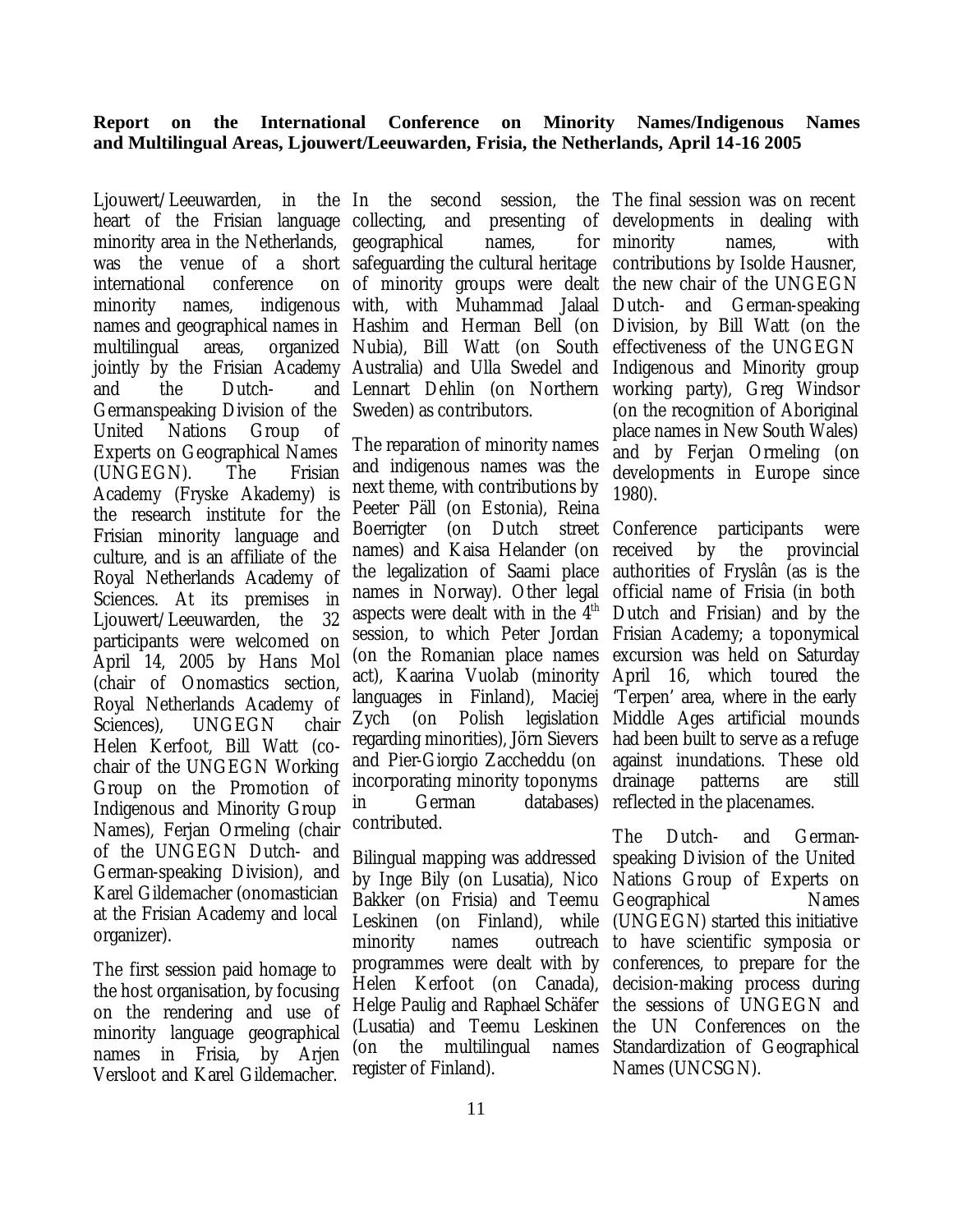Since the  $8<sup>th</sup>$  UNCSGN, held at benchmarks against which future Berlin in 2002, a working group was set up to deal with the promotion of minority group names and indigenous names. There had been attention for this aspect also within the framework on the discussion on multilingual areas, but the discussion has only picked up momentum since the cultural heritage aspect was linked to it. Since then it has become politically correct to talk about minority names and indigenous names within the UNGEGN. The activities of the new Working Group on this theme, co-chaired by Brian Goodchild and Bill Watt, are focused on gathering information on recognising and recording indigenous and minority group geographical names, with a view to presenting policies and practices of UN Member States and creating some

trends can be monitored. In order to further these objectives, and with the support of the new working group, DGSD organised its 3rd International Geographical Names Symposium, Geonames 2005, around this theme.

Frisia provided a fitting location for illustrating this theme and the developments that are taking place. Right up to the 1990s there were internal regulations for the Topographic Survey in the Netherlands that forced topographers collecting geographical names in that area to translate them into the Dutch majority language. Since then, much has changed. In the major part of Frisia, municipalities now standardise the geographical names within their area in Frisian, and these Frisian name versions are now incorporated by the

Topographic Survey in its maps and databases.

Apart from DGSD and the Frisian Academy, the conference was further sponsored by the Nederlandse Taalunie (the supranational institution in charge of all matters regarding the Dutch language, in which Belgium, the Netherlands and Suriname cooperate) the Frisian provincial government and by Utrecht University. The UNGEGN bureau helped us to publicize the event, and the staff at the Fryske Akademy helped with the registration and the catering.

It is expected that the proceedings of the meeting will be published in December 2005.

#### **Ferjan Ormeling**

*Convenor of the WG on Training Courses in Toponymy f.ormeling@geog.uu.nl*

#### **Training Course on Toponymy, Vienna, Austria 16- 27 March, 2006**

Course on Toponymy" will take place from 16 to 27 March 2006 at the Federal Office Metrology and Surveying, Vienna/Austria, prior to the 23rd UNGEGN session, which is convened from 28 March to 4 April 2006 in the UN Office at Vienna. This course is organized jointly by the Austrian Academy of Sciences (Working Group for

A UN-supported "Training Cartographic Toponymy) and the Federal Office for Metrology and Surveying, and sponsored by for various federal and scientific institutions of Austria.

> The course will especially be addressed to young professionals from countries in East- and Southeast Europe, from the Caucasus region and Central Asia. This course mainly aims at

promoting UN programmes for the standardization of geographical names and encouraging countries to take part in the UNGEGN sessions and the UN Conferences for the Standardization of Geographical Names. Participants from all the other Member States of the UN are kindly invited to join this training course.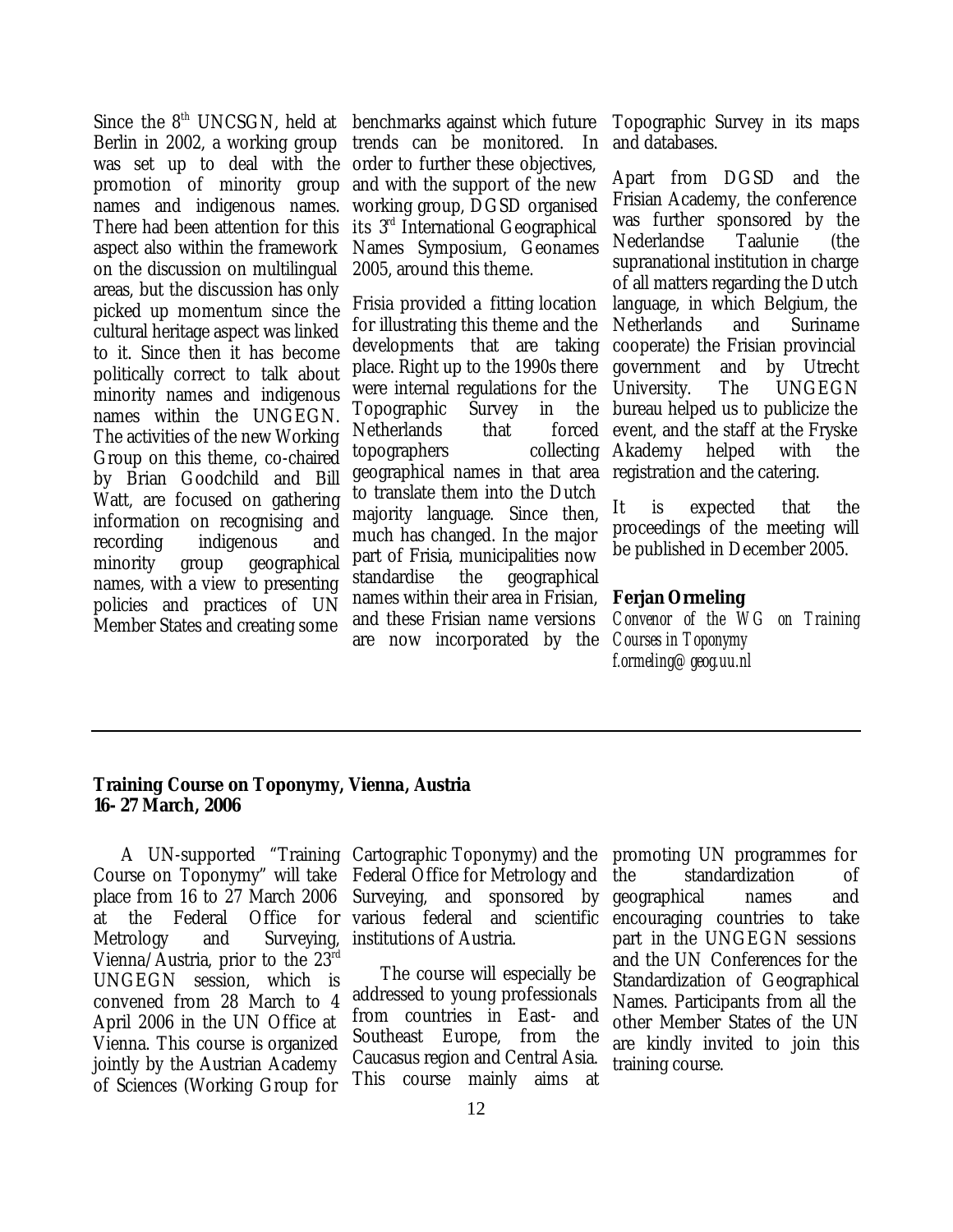1960s the United Nations Economic and Social Council has scientific information for the taken up this topic to deal with standardization of geographical national and international problems involved with the

standardized geographical names programmes. The programme of to enable communication and the above announced training am Main 2003, will have a orientation on all levels. Since the course imparts in single modules standardization of geographical publication "Training Course on names and to encourage Toponymy", compiled and edited relevant technical and Under the teaching the outstanding

A globalized world needs countries to develop their own by Ferjan Ormeling, K. Hans Stabe and Jörn Sievers, Frankfurt prominent place.

#### **Isolde Hausner,**

*Chair, Dutch- and German-speaking Division Contact: isolde.hausner@oeaw.ac.at*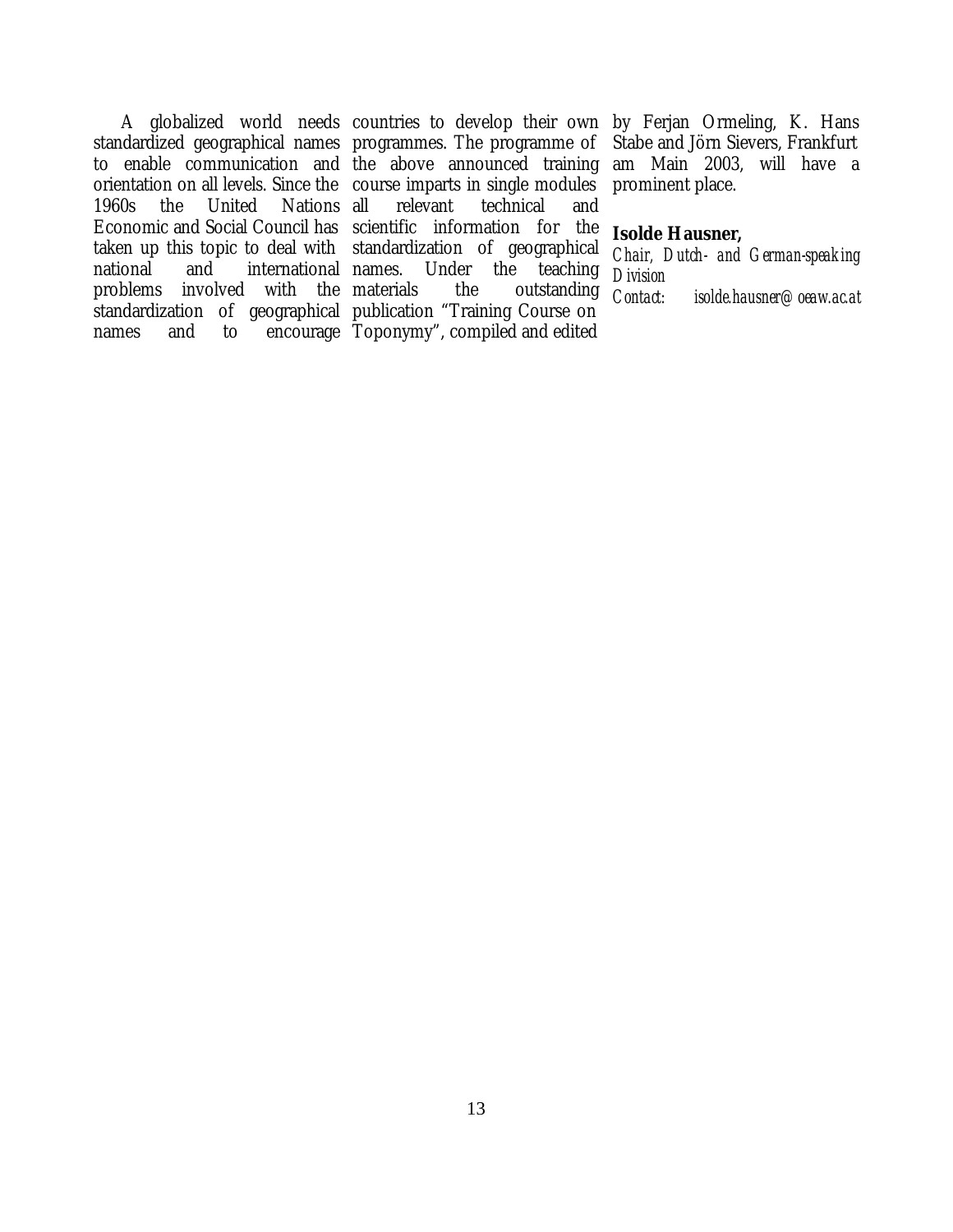## **From the Working Groups**

#### **Working Group on Exonyms**

#### **Summary Report on the 4th Meeting of the Working Group on Exonyms Ljubljana, Slovenia, 19th – 20th May 2005**

This two-day meeting was arranged by the UNGEGN Working Group (WG) on Exonyms and hosted by the Anton Melik Geographical Institute of the Scientific Research Centre of the Slovenian Academy of Sciences and Arts in Ljubljana, Slovenia. The two days of meeting were very wellorganised and profitable, and provoked much interesting and fruitful discussion. The following outcomes and action items emerged:

• The definitions of endonym and exonym from the 3rd WG Meeting in New York (2004) were accepted by consensus and will be presented to the next UNGEGN session and to the WG on Terminology. These are:

**Endonym** Name of a geographical feature in an official or well-established language occurring in that area where the feature is located.

**Exonym** Name used in a specific language for a geographical feature situated outside the area where that language is spoken, and differing in its form from the name used in an official or wellestablished language of that area where the geographical feature is located.

- The inclusion of exonyms in the UNGEGN database was welcomed, and an outline of the discussion and conclusions would be presented to the UNGEGN Chair. The WG supported a reduction in the number of name category fields from three to two: Endonym and Variant.
- The EuroGeoNames database project was supported by the WG, and the question of furnishing it with exonyms was discussed.
- The production of lists of exonyms in accordance with

UN Resolutions was encouraged, especially to support the two database projects above.

• A request was made for contributions to the website of the  $WG$ 

http://www.zrc-sazu.si/wge

The Working Group agreed to hold its next (5th) meeting on the evening of Monday 27th March 2006, this being the day before the start of the 23rd UNGEGN session in Vienna. The following (6th) meeting would possibly be hosted by either Korea (Republic of) or Greece.

#### **PCGN, United Kingdom**

*On behalf of the WG Co-convenors:* **Milan Orožen Adamic** *milan@zrc.sazu.si* **Peter Jordan** *Peter.jordan@osi.ac.at*

#### **Working Group on Country Names**

#### **Report**

The Working Group on meeting in Lefkada, Greece on focus of the meeting will be on Country Names is convening a November 14-15, 2005. The The updating and improving the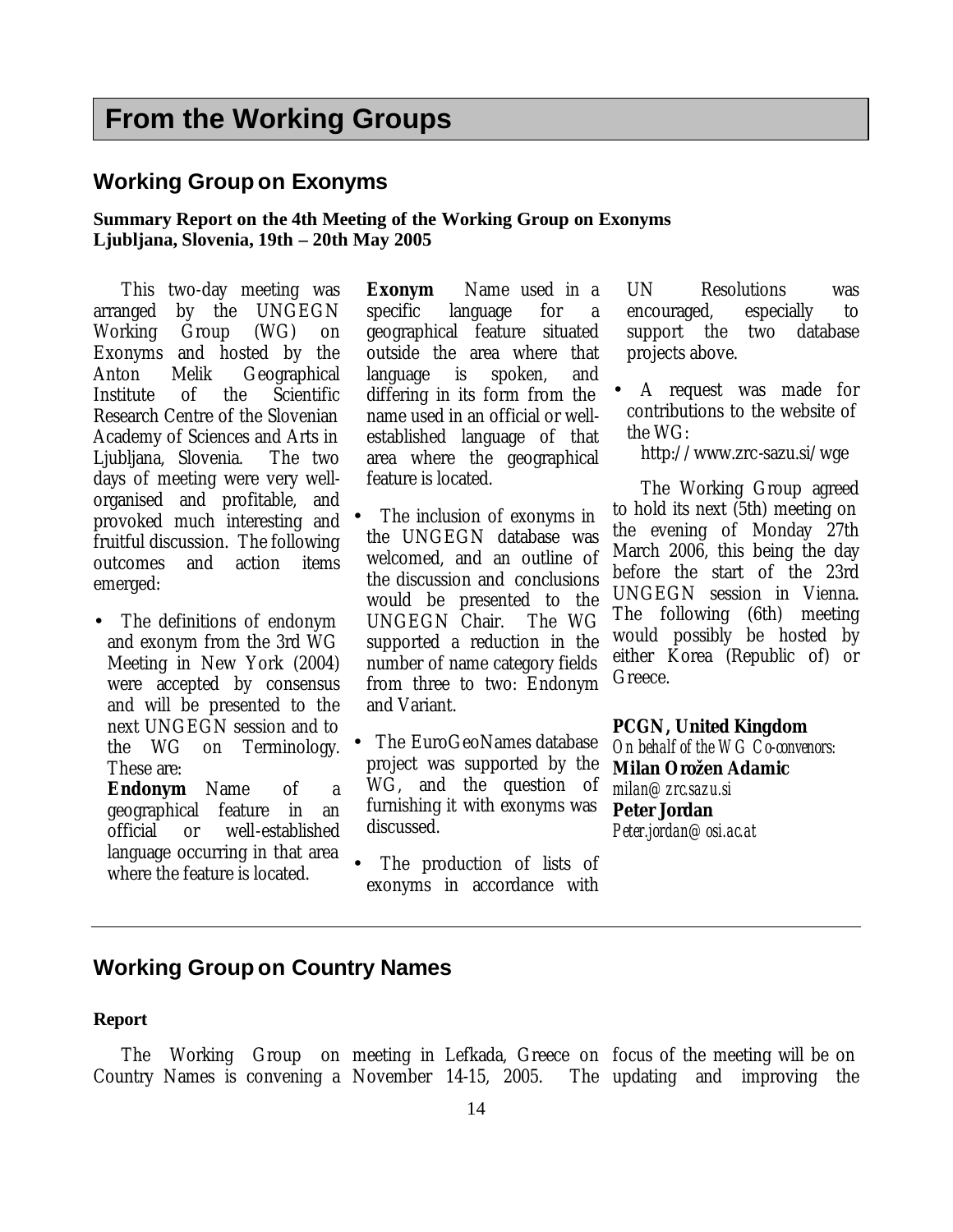UNGEGN "List of country view towards resolving any UNGEGN chair an updated names" document. Discussions differences between them. It is will include potential format hoped that the results of the changes to the document, meeting will allow the Working updating the country names to Group to submit the updated conform to recent changes, and document to the 23<sup>rd</sup> Session of the establishment of Unicode-UNGEGN in Vienna in March compliant digital fonts for the 2006. many scripts used in the document.

country names listed in the offer to host the November UNGEGN document and those meeting. found on the United Nations Terminology  $(http://unterm.un.org/)$ , with a Group

Also, the Working Group will to the Hellenic Ministry of compare discrepancies between Foreign Affairs for its gracious **Leo Dillon** The Working Group gives its sincere thanks and appreciation

> Earlier this year the Working submitted to the

abridged version of the country names document for inclusion into the forthcoming UNGEGN Technical Manual.

The Working Group invites any interested experts to become a member of the group. Please contact the convenor at the address below for any questions.

*Convenor Working Group on Country Names dillonli@state.gov*

#### **Working Group on Training Courses in Toponymy**

#### **Report on the 3rd UN International Training Course on Toponymy in Indonesia, Kota Batu, Malang, East Java, Sept. 11-22, 2005.**

Batu mountain resort in East Java Australia, Germany and the course organised jointly by Indonesia's Infrastructure Coordination of the collection, processing and Agency Bakosurtanal and the presentation of geographical prestigious Institut Teknologi names were dealt with. Nasional (ITN) in Malang, with financial support by UN Statistics Division, on behalf of the Asia Southeast and Pacific Southwest Division of United Nations Group of Experts on Geographical Names (UNGEGN). There was an international lecturing team, organised by the convenor of the

countries converged on the Kota lecturers from Indonesia (3), collected place names had been to attend the 3rd UN Toponymy Netherlands (2) who presented an 11-working days Geospatial programme in which all aspects

> The programme was chaired by Prof.Jacub Rais, member of the Indonesian Academy of Sciences. New items on this course, as compared to previous ones, were the emphasis on geographical production, regional languages names research, the Excel and database instruction, the actual production of various types of general.gazetteers and the highlight – the

42 participants from 7 relevant UNGEGN WG, with printing of maps on which the digitally inserted.

> Indonesia has a crash programme to name some 7000 small islands, which has to be completed in 2007 by the regional authorities, and therefore the lectures and exercises were recorded on video in order to serve as well for the training of the regional island survey teams. But the course had a wider scope, and also addressed issues like atlas register toponymic guidelines, besides name standardisation in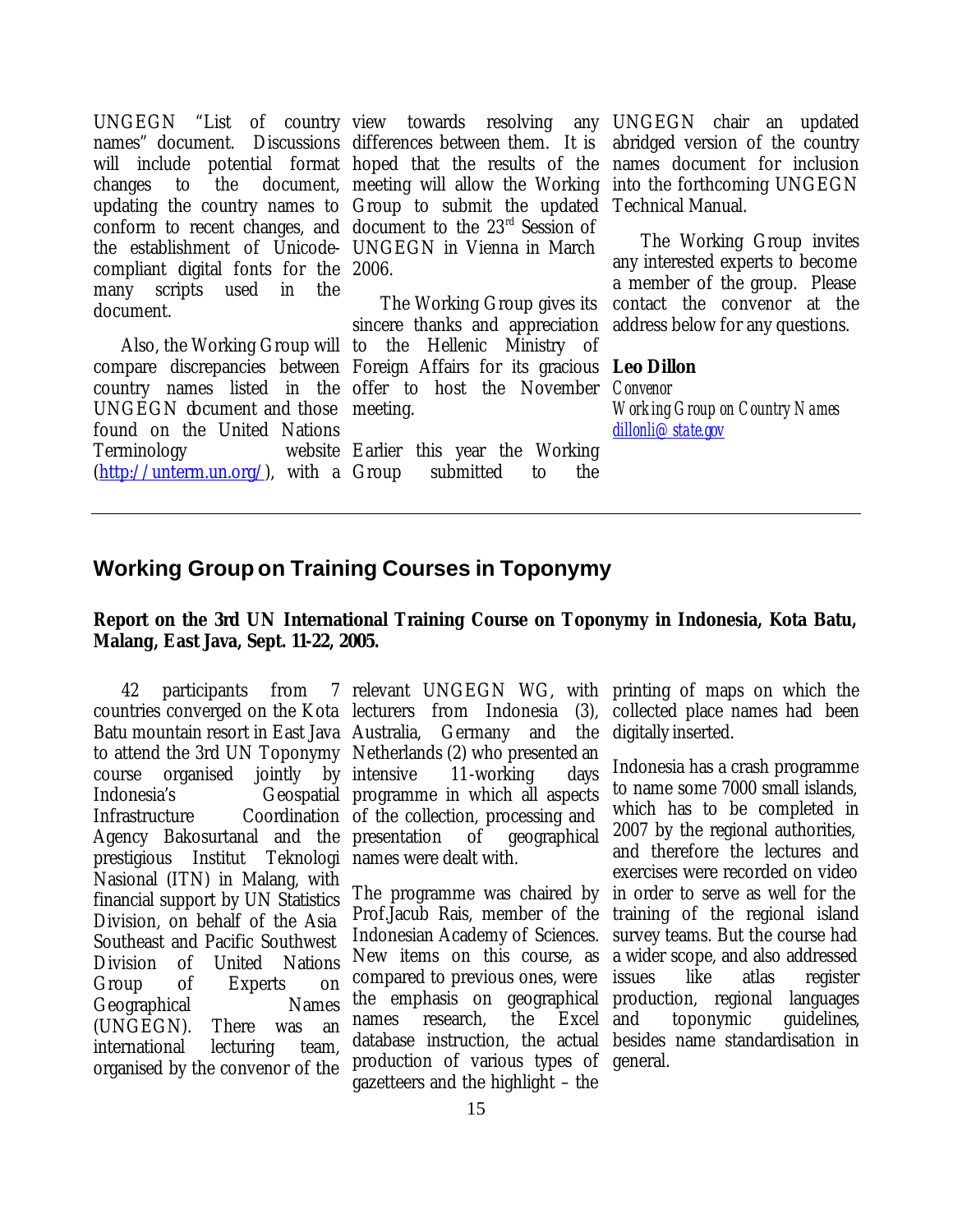The opening session took place at Bakosurtanal had liaised with the the campus of the National UNSD and had distributed the Technical University (ITN) in invitations (in the first place to Malang, and the meeting hence ASEAN countries, but there were moved to Kota Batu above also participants from Australia, Malang. The fieldwork took place Pakistan and Sri Lanka). ITN had in the Singosari administrative organised the venue, and the area, some 20 km from Malang, and seat of the 13th century had made available teaching Javanese empire, where old material. At the closing ceremony temples stood in a partly urbanised. partly environment on the slopes of the Arjuna volcano, 600-800m above sea level, with temperatures agreeable for traversing the area on foot. After welcoming us to the area the local authorities provided us with informants and guides.

The important technical support for the course (computers, all the software needed and GPS) were provided by ITN. Bakosurtanal provided us with local population should be first class digital map files of the extended. The educational area, also a novum in the course. requirements for attending the

logistics. Germany and Canada the participants received a CD with all the presentations and gazetteers and maps produced.

The evaluation at the end showed that participants would have profited even more from the course when they would have received the teaching material in advance, so that they could have prepared better for the issues discussed before coming to Indonesia. The fieldwork was considered too short, as the while possibility to interact with the

course (good knowledge of English, practical participation in toponymy programmes) could have been more clearly stated, but despite that fact the lecturers were happy with the level and enthusiasm of the participants. This enthusiasm was mirrored by the local inhabitants of the fieldwork area who gladly contributed when aware that the field workers were collecting the local names as part of their cultural heritage. Implementing a national names policy in conjunction with the national spatial data infrastructure, and the production of databases were suggested as possible themes for follow-up courses.

#### **Ferjan Ormeling**

*Convenor of the WG on Training Courses in Toponymy f.ormeling@geog.uu.nl*

#### **Working Group on Pronunciation**

The Working Group Pronunciation was formed in Eighth Conference (Berlin, 27 the 22nd UNGEGN Session which noted that transliteration of geographical the subject were discussed. It as romanization, does normally provide a guide to the and international level. The correct pronunciation of such meeting decided to investigate

response to resolution 11 of the Working Group was held during August - 5 September 2002), (New York, 20-29 April 2004) After some delay, the Working names from the script of one was noted that the pronunciation language into another script, such of geographical names was a during the 23rd UNGEGN language. A meeting of the pronunciation guides, starting where various issues pertaining to complex issue, at both national Session in Vienna (28 March - 4

unacquainted with the source countries should prepare national with English as the first phase.

names by persons who are Naftali Kadmon's proposal that participating in the Group, andGroup will shortly be developing It its work plan and it is proposed to convene at least one meeting The April 2006). A number of experts expressed interest in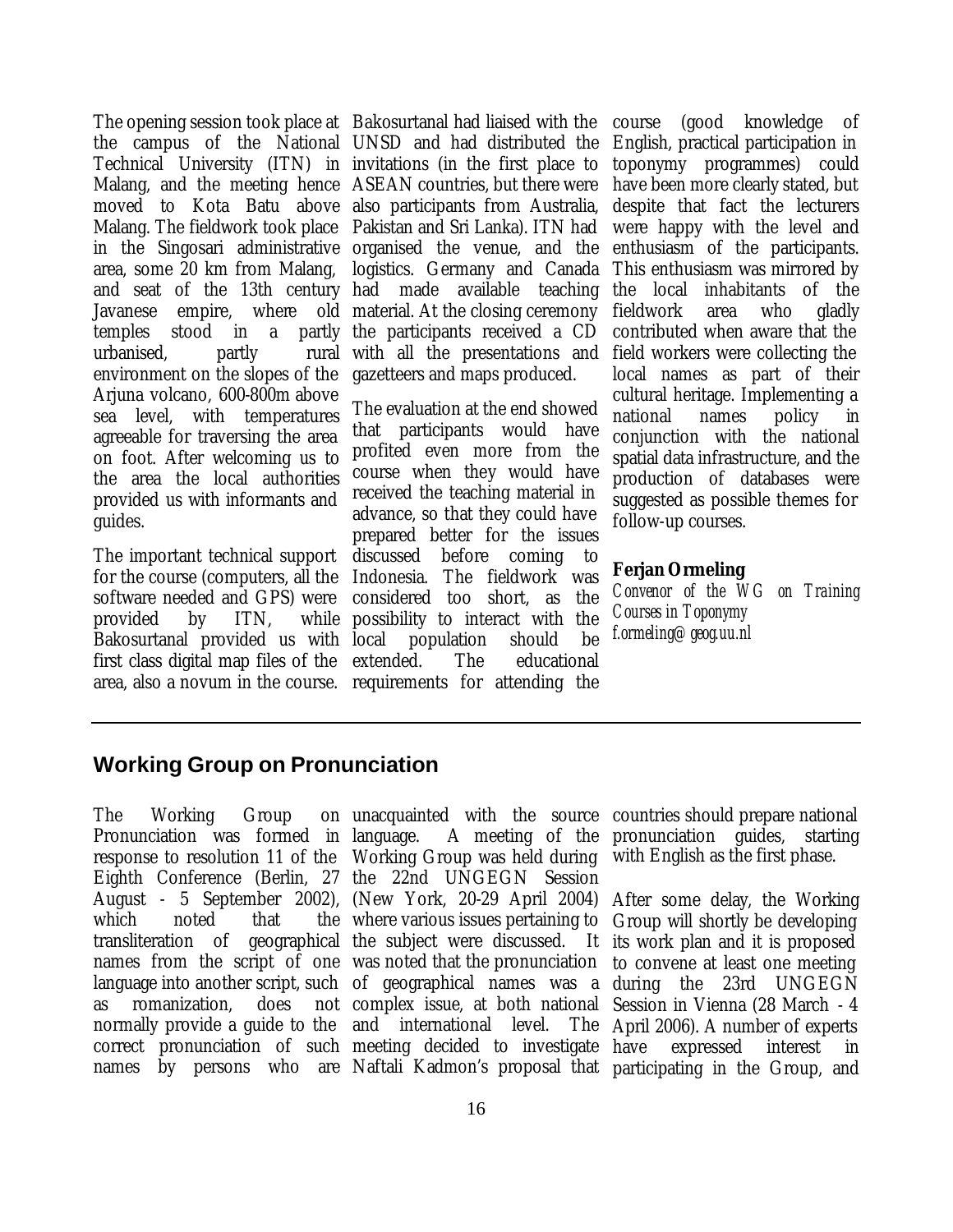some have already made valuable Lucie Möller, Ki-Suk Lee, Leif contributions. These include Isolde Hausner, Naftali Kadmon, Menelaos Christodoulou. Others Herman Bell. Joern Randall Flynn, Roger Payne, contact the convenor. Gerd Quinting, Sievers, interested in participating should

#### **Donall Mac Giolla Easpaig**

*Convenor of the WG on Pronunciation dmacgiollaeaspaig@pobail.ie*

#### **Working Group on Evaluation and Implementation and Working Group on Publicity and Funding**

Working Group on Evaluation accessible to Seoul. and Implementation (Convenor Ki-Suk Lee) and the Working **Meeting** Group on Publicity and Funding (Convenor David Munro) will be held in Seoul, Republic of Korea, 28-30 November 2005. The coming joint meeting planned at the 22nd session of UNGEGN in New York (2004) and the 30th International Geographical Congress held in Glasgow (2004). We welcome participation of members of these two working groups, as well as any experts from UNGEGN

A Joint Meeting of the divisions and member states

**Meeting Place**: Convention *Seoul, Korea 151-742*  Centre, Hoam Faculty House, Seoul National University

**Accommodation**: Hoam Faculty was House

> For further information about the meeting or costs for **Dr. David Munro** accommodation please contact: **Prof. Ki-Suk Lee**  *Convenor, UNGEGN Group on Evaluation and Implementation*

*Department of Geography Education Seoul National University Tel. +82-2-880-7720(office) Fax: +82-2-871-9167 Mobile: 82-16-262-8952 email: leekisuk@snu.ac.kr*

#### or

*Convenor, UNGEGN Working Group on Publicity and Funding e-mail: David.Munro@strath.ac.uk*